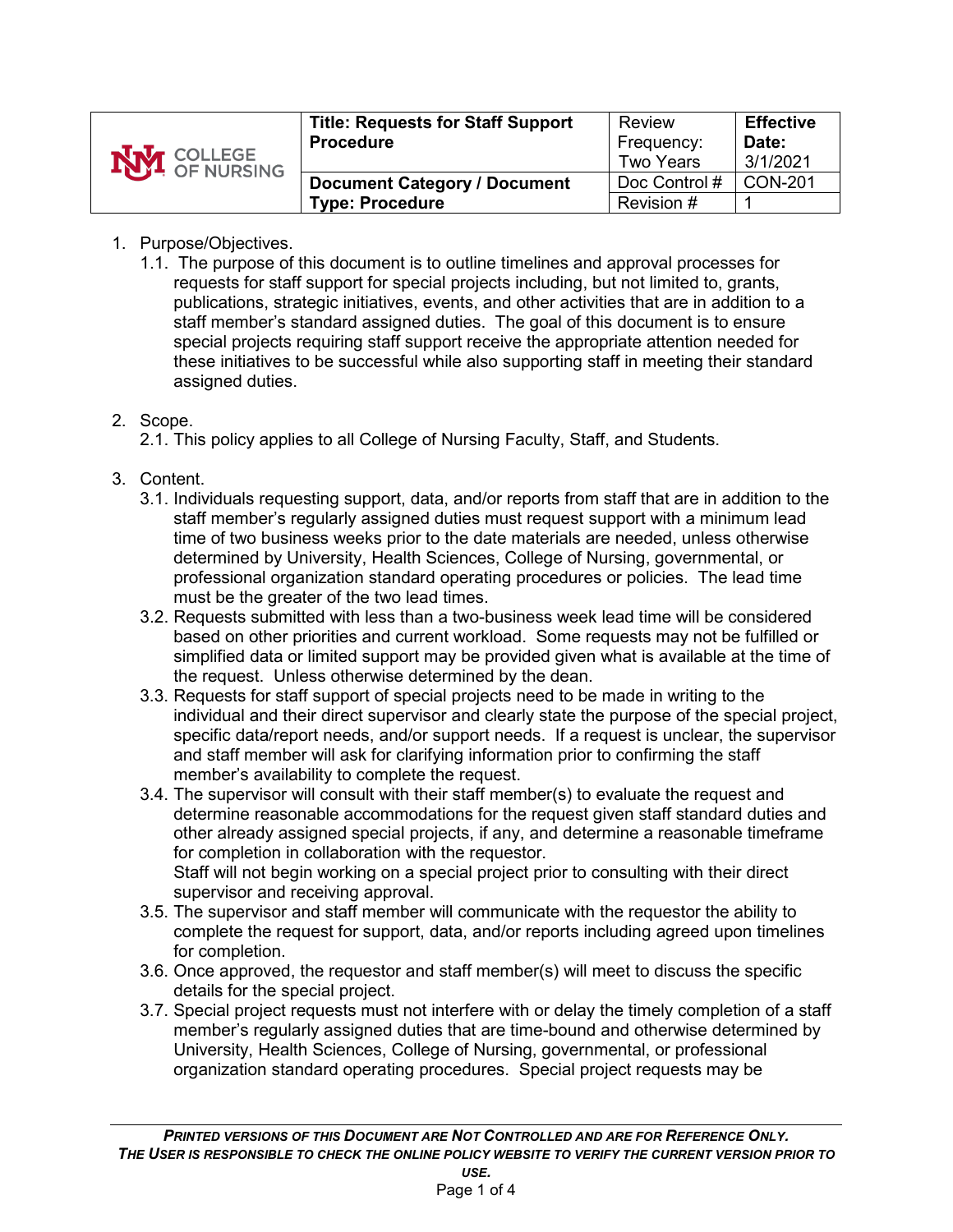prioritized based on input from the staff member's direct supervisor or College of Nursing leadership.

- 3.8. If a request is amended after it has been agreed to, the supervisor and staff member(s) may reevaluate the request and the ability to complete the request within the agreed upon timeframe. Additional time may be needed to complete amended requests. Amended requests may not be fulfilled or will be simplified based on the original request if insufficient time is given or the request/special project conflicts with the staff member's current workload.
- 4. Responsibilities.

| <b>RESPONSIBILITIES</b>                |                                                                                                                                                             |  |  |  |  |
|----------------------------------------|-------------------------------------------------------------------------------------------------------------------------------------------------------------|--|--|--|--|
| <b>Position/Title/Group</b>            | <b>Requirements/Expectations/Duties</b>                                                                                                                     |  |  |  |  |
| College of Nursing<br><b>Employees</b> | Must abide by this policy.                                                                                                                                  |  |  |  |  |
| <b>Requestors</b>                      | Must clearly define the purpose of the special project including<br>data/report needs, and support needs.                                                   |  |  |  |  |
| <b>Supervisors</b>                     | Will consult with staff to determine ability to accommodate requests<br>for support and, upon decision, will communicate approval status<br>with requestor. |  |  |  |  |
| <b>Staff</b>                           | Must communicate time commitment on current projects and<br>workload to their supervisor.                                                                   |  |  |  |  |

- 5. Records Applicability/Retention
	- 5.1. Documentation related to this policy will be maintained in accordance with UNM Administrative Policies and Procedures, UAPPM Policy 6020, and applicable requirements of the New Mexico Public Records Act, N.M.S.A § 14-3-1 et. seq.
- 6. External Reference(s).

6.1. None

- 7. Internal Reference(s).
	- 7.1. Administrative Policies and Procedures Manual Policy 3305: Overtime: <https://policy.unm.edu/university-policies/3000/3305.html>
	- 7.2. Administrative Policies and Procedures Manual Policy 2580: Data Governance <https://policy.unm.edu/university-policies/2000/2580.html>
	- 7.3. College of Nursing Policies: <https://hsc.unm.edu/nursing/about/resources/policies.html>
		- 7.3.1. CON-210: Information Technology Technical Support Policy
		- 7.3.2. CON-220: Conferences and Special Events Policy
		- 7.3.3. CON-1108: Student Outreach and Community Service Activities
	- 7.4. College of Nursing Organizational Chart (available on the College of Nursing shared network drive: O drive)
- 8. Definitions.
	- 8.1. Special Projects include, but are not limited to, grant proposals, events, curricular revisions, data and/or report requests.
	- 8.2. University, Health Sciences, College of Nursing, governmental, or professional organization standard operating procedures include, but are not limited to:
		- AACN, NM Board of Nursing, ACME reports and surveys;
		- Catalog and curricular form processes;
		- Clinical Affairs licensing and certification processes;

*PRINTED VERSIONS OF THIS DOCUMENT ARE NOT CONTROLLED AND ARE FOR REFERENCE ONLY. THE USER IS RESPONSIBLE TO CHECK THE ONLINE POLICY WEBSITE TO VERIFY THE CURRENT VERSION PRIOR TO USE.*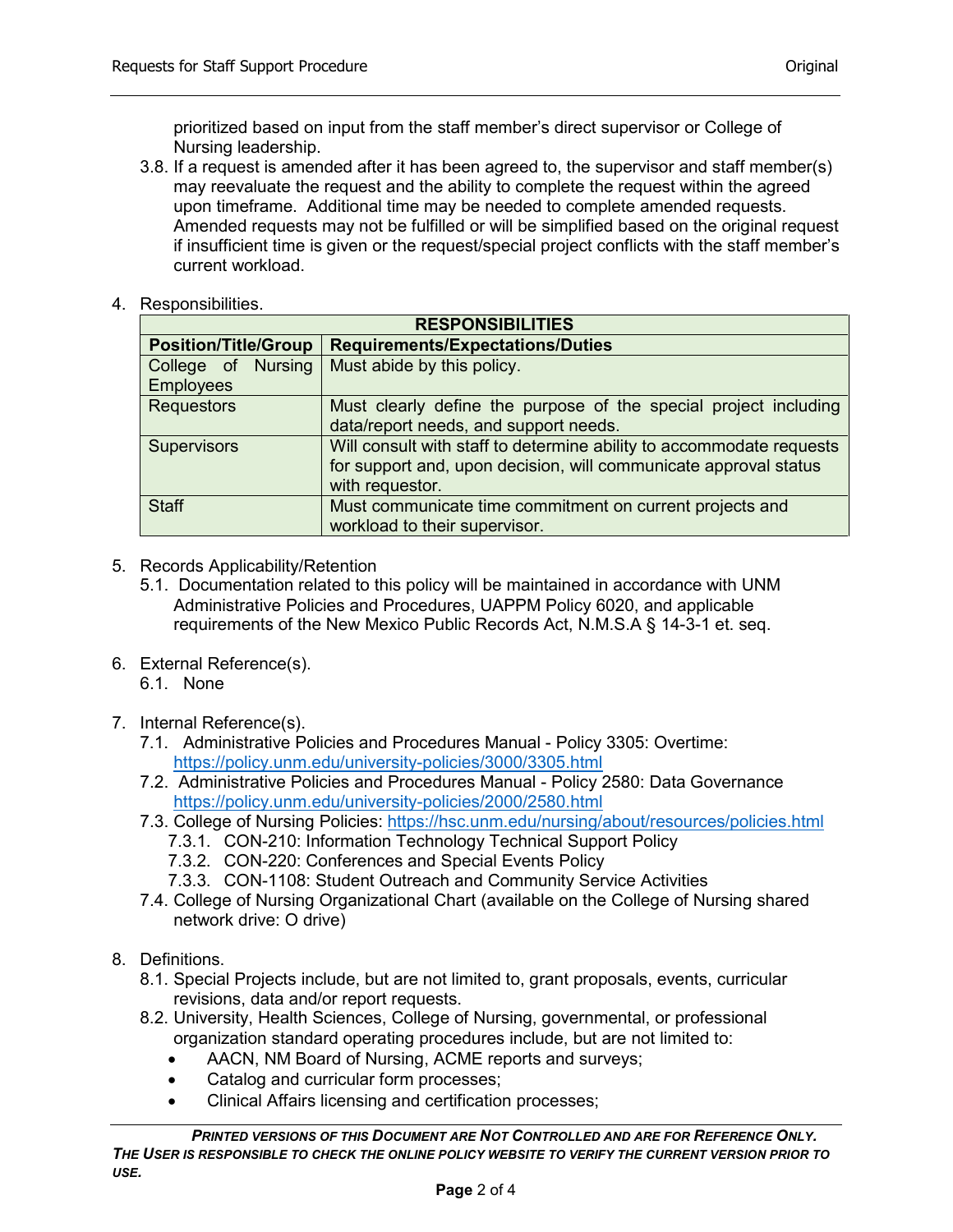- College of Nursing budget development/revisions;
- Course and program evaluations/surveys;
- Course schedule development processes;
- Human Resources processes;
- Information Technology security review processes;
- Instructional design processes;
- NursingCAS system development and admissions application reviews;
- Print and electronic collateral processes;
- Simulation and OSCE processes;
- State Legislative Finance reports;
- Other processes with defined timelines as detailed in University, Health Sciences, or College of Nursing policies.
- 9. Key Words.
	- 9.1. Data; Reports; standard operating procedures, timeline
- 10. Attachments.

10.1. None.

11. Approval Authority.

| <b>APPROVAL and Information</b>  |                                                                                           |             |                              |  |  |  |
|----------------------------------|-------------------------------------------------------------------------------------------|-------------|------------------------------|--|--|--|
| <b>Item</b>                      | <b>Contact Information</b>                                                                | <b>Date</b> | Approved/<br><b>Reviewed</b> |  |  |  |
| <b>Document Owner</b>            | Jose Gonzalez, Executive Director of Finance and Administration,<br><b>Chief of Staff</b> |             |                              |  |  |  |
| Contributor                      | Jeffery Dubinski-Neessen, Director of<br><b>Strategic and Enrollment Services</b>         | 01/13/2021  | Drafted,<br>Reviewed         |  |  |  |
| Reviewer                         | Delana Mannion, Human Resources<br>Administrator                                          | 1/15/2021   | Reviewed                     |  |  |  |
| Reviewer                         | Marlena Bermel, Director of Alumni<br><b>Relations</b>                                    | 1/15/2021   | Reviewed                     |  |  |  |
| Reviewer                         | Jodi Hennigan, Programmer Analyst<br>Ш                                                    | 1/19/21     | Reviewed                     |  |  |  |
| Committee                        | College of Nursing Staff Leadership                                                       | 1/29/2021   | Approved                     |  |  |  |
| Committee                        | College of Nursing Leadership Team<br>02/15/2021                                          |             | Approved                     |  |  |  |
| <b>Official Approver</b>         | Christine E. Kasper, Dean and Professor, College of<br><b>Nursing</b>                     |             |                              |  |  |  |
| <b>Official Signature</b>        | Digitally signed by Christine E Kasper<br>Nother<br>Date: 2021.02.15 15:16:23 -07'00'     |             |                              |  |  |  |
| <b>Document Origination Date</b> |                                                                                           | 3/1/2021    |                              |  |  |  |
|                                  | 3/1/2021                                                                                  |             |                              |  |  |  |

*PRINTED VERSIONS OF THIS DOCUMENT ARE NOT CONTROLLED AND ARE FOR REFERENCE ONLY. THE USER IS RESPONSIBLE TO CHECK THE ONLINE POLICY WEBSITE TO VERIFY THE CURRENT VERSION PRIOR TO USE.*